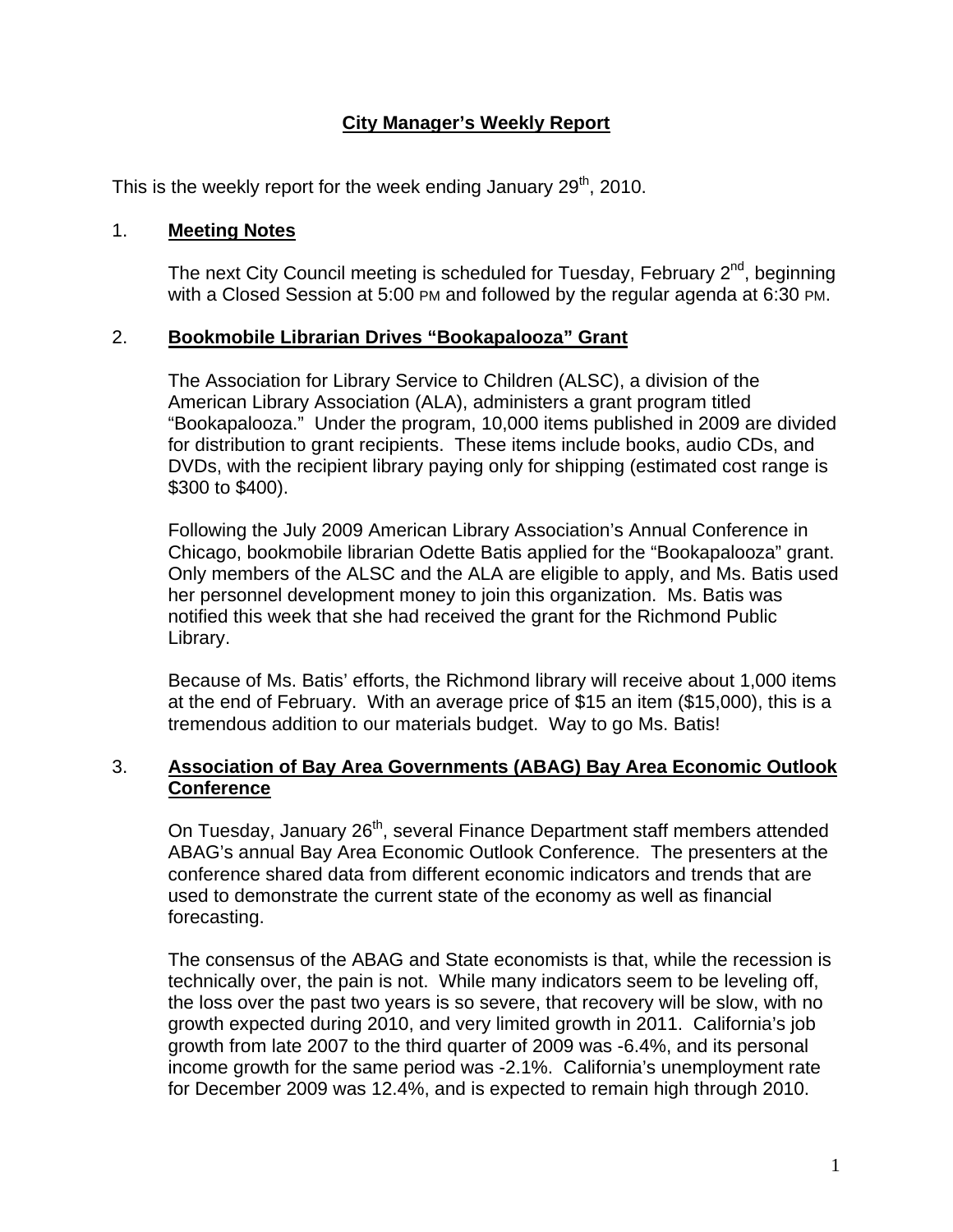### 4. **Lillie Mae Jones Plaza Moves One Step Closer to Construction**

The Redevelopment Agency has closed the initial portion of its permanent loan for the Lillie Mae Jones Plaza, a new construction project located in the Iron Triangle at Macdonald Avenue and Second Street, consisting of 26 supportive rental units. All of these units are reserved for families, including those who once were homeless, at or below 60% area median income. The \$2,491,000 loan consists of federal Home Investment Partnership (HOME) funds and local redevelopment housing bond funds. The Agency will close the remainder of its funding commitment, which will include Federal Section 108 loan guarantee funds, in March. The Community Housing Development Corporation of North Richmond and the East Bay Asian Local Development Corporation are the development partners. They expect to start site work in February, and commence construction in March 2010. Project completion is scheduled for May 2011.

# 5. **Grand Opening of The Arbors Set for February 4th at 4:00 p.m.**

The Mayor and City Councilmembers are invited to attend the February 4<sup>th</sup> celebration of the completion of The Arbors "green rehabilitation" project and new community room. The Arbors is a 36 unit affordable housing project located at 5257 Creely Avenue. Resources for this community development project is the developer and the partners include Local Initiatives Support Corporation (LISC); the California Department of Housing & Community Development; the U.S. Department of Housing & Urban Development (HUD); Federal Home Loan Bank; Union Bank; California Bank & Trust, and the Richmond Community Redevelopment Agency's Housing & Community Development Division. Please advise development project manager Charice Duckworth in Redevelopment at (510) 412-2052 if you plan to attend.

## 6. **Update on Public Works Projects**

- The construction of the Hilltop Richmond Police Department substation is at 99% completion. A ribbon cutting ceremony will be scheduled by the Police Department.
- After the last couple of weeks of stormy weather, the reroofing of the Richmond Fire Department's Station number 64 has re-started. The project now stands at 25% completion.
- A proposed new Civic Center Marquee incorporating an electronic message board was approved this week by the Design Review Board.
- The City's tree crew responded to 25 large and/or hazardous tree conditions caused by recent heavy rain storms. Numerous other storm responses have also been made in conjunction with other City crews. Tree related damages